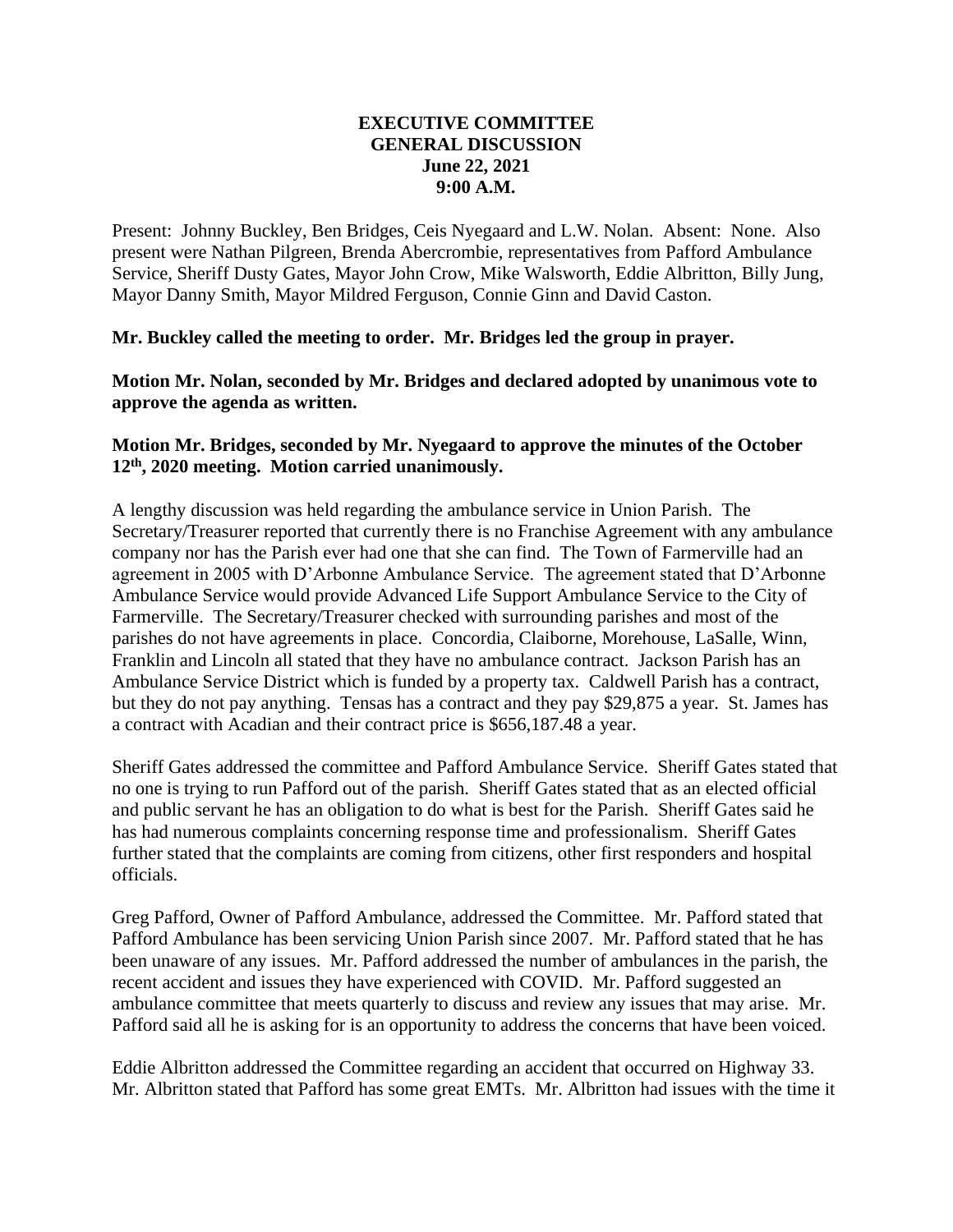took to remove the individual from the vehicle. Mr. Albritton had to assist with the removal of the individual from the vehicle due to the length of time it took to extract him. The accident victim was in shock, but the EMTs were asking where he would like his IV put in. Mr. Albritton said the lack of response and the lack of caring is a big issue for him. Mr. Albritton said the best alternative would be for Pafford and Acadian to submit proposals to the jury. Mr. Albritton said money should be taken out of the equation. Mr. Albritton further stated that the ambulance service we have now is not working for the people of Union Parish and it needs to be fixed.

Billy Jung, Town of Farmerville Fire Chief, addressed the Committee and stated that the Farmerville Fire Department met with Pafford in April and expressed their concerns with issues that the fire department felt needed addressing.

- Lack of a sense of urgency
- EMTs not aggressive and do not tend to the patients
- Lack of ambulances in the parish
- Not being able to bandage patients and having to get fire department personnel to bandage the patients

Connie Ginn, RN at Union General Hospital, addressed the Committee as a patient advocate. Her concern is response time and making sure the EMTs can tend to the patients. Mrs. Ginn stated that Pafford has some wonderful EMTs. Mrs. Ginn understands that Union Parish is a large area, but if Pafford is going to staff our area then they should not pull their resources out of the Parish to handle calls in surrounding Parishes. Mrs. Ginn stated that Pafford recently provided a contract to Union General, but the hospital is not going to sign the contract because there are some items in there that have not been in their previous agreements. Mrs. Ginn further stated that the Pafford aircrew is phenomenal and she would trust them with her life, but in every profession there are bad apples. Mrs. Ginn stated that if a contract were initiated between the Parish and an ambulance service it should specify how many ambulances, how many advanced ambulances and that the EMTs should be able to start IVs and give medicine. Mrs. Ginn further stated that we are dealing with people's lives and cost should not be an issue.

Mr. Bridges thanked everyone for their candid comments. He said a scope of work is definitely needed to make sure everyone is comparing the same thing. Mr. Bridges stated that a response time can be very subjective. A quick response time may be needed for one thing, but not needed for another. Mr. Bridges further stated that the more ambulances that are demanded the more it will come at a cost to the Parish. That cost will have to be determined as well as how the franchise agreement would be funded.

Mr. Buckley said a committee is needed with members from various entities such as the Sheriff's Office, Union General Hospital, Reeves Memorial Hospital, the Police Jury and area municipalities. The Secretary/Treasurer was asked to read a statement from the Rocky Branch Crossroads Fire District. "Just for the record, no one speaks for RBCFD unless it is an officer or board member of RBCFD. We work extremely well with Pafford and have had recent first-hand experience when our Fire Chief had a stroke just a week ago. We couldn't have been more pleased. We make more EMS calls annually than fire related calls and probably more than any other Fire